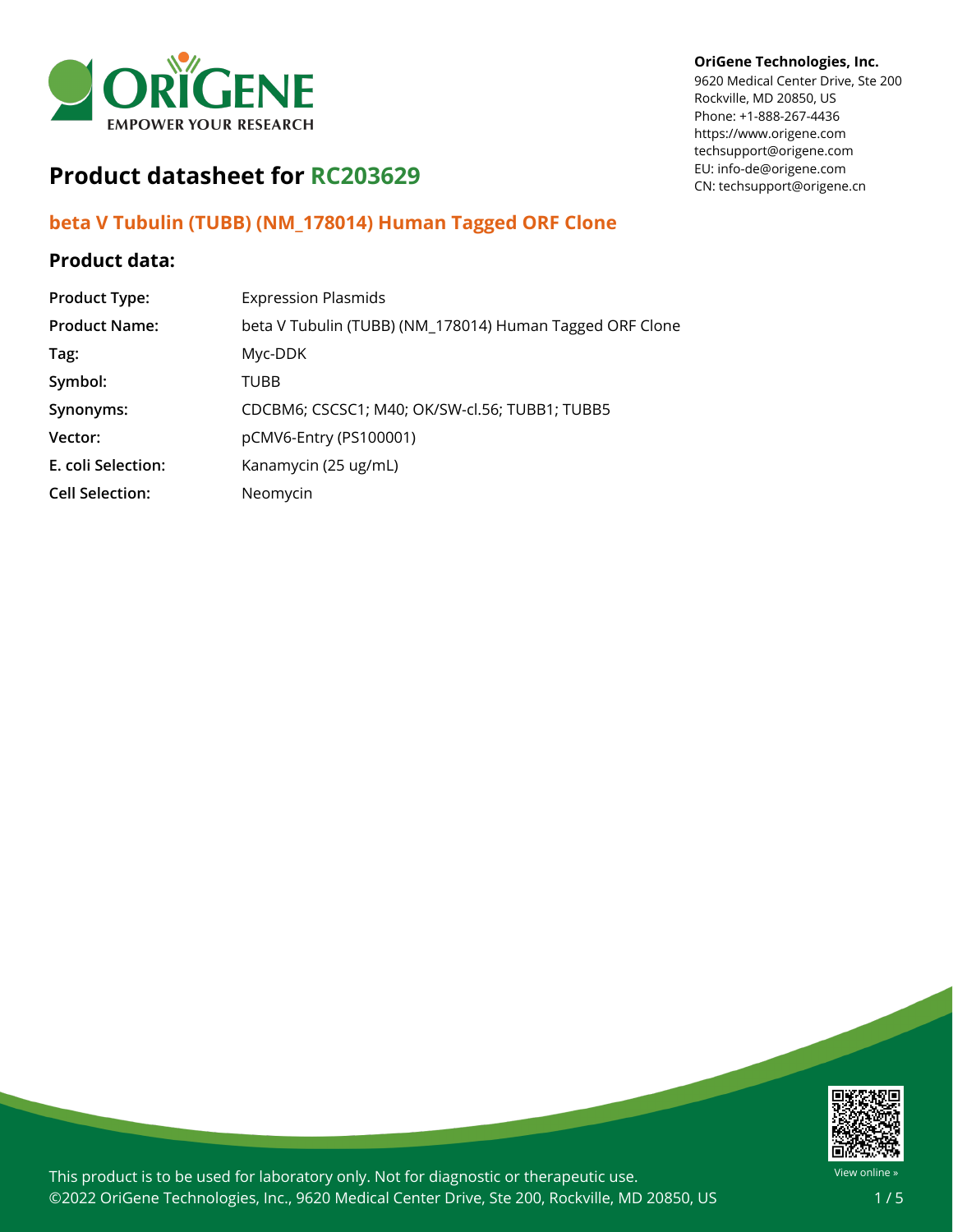| ORIGENE                                     | beta V Tubulin (TUBB) (NM_178014) Human Tagged ORF Clone - RC203629                                                                                                                                                                                                                                                                                                                                                                                                                                                                                                                                                                                                                                                                                                                                                                                                                                                                                                                                                                                                                                                                                                                                                                                                                                                                                                                                                                                               |
|---------------------------------------------|-------------------------------------------------------------------------------------------------------------------------------------------------------------------------------------------------------------------------------------------------------------------------------------------------------------------------------------------------------------------------------------------------------------------------------------------------------------------------------------------------------------------------------------------------------------------------------------------------------------------------------------------------------------------------------------------------------------------------------------------------------------------------------------------------------------------------------------------------------------------------------------------------------------------------------------------------------------------------------------------------------------------------------------------------------------------------------------------------------------------------------------------------------------------------------------------------------------------------------------------------------------------------------------------------------------------------------------------------------------------------------------------------------------------------------------------------------------------|
| <b>ORF Nucleotide</b><br>Sequence:          | >RC203629 ORF sequence<br>Red=Cloning site Blue=ORF Green=Tags(s)                                                                                                                                                                                                                                                                                                                                                                                                                                                                                                                                                                                                                                                                                                                                                                                                                                                                                                                                                                                                                                                                                                                                                                                                                                                                                                                                                                                                 |
|                                             | TTTTGTAATACGACTCACTATAGGGCGGCCGGGAATTCGTCGACTGGATCCGGTACCGAGGAGATCTGCC<br>GCCGCGATCGCC                                                                                                                                                                                                                                                                                                                                                                                                                                                                                                                                                                                                                                                                                                                                                                                                                                                                                                                                                                                                                                                                                                                                                                                                                                                                                                                                                                            |
|                                             | ATGAGGGAAATCGTGCACATCCAGGCTGGTCAGTGTGGCAACCAGATCGGTGCCAAGTTCTGGGAGGTGA<br>TCAGTGATGAACATGGCATCGACCCCACCGGCACCTACCACGGGGACAGCGACCTGCAGCTGGACCGCAT<br>CTCTGTGTACTACAATGAAGCCACAGGTGGCAAATATGTTCCTCGTGCCATCCTGGTGGATCTAGAACCT<br>GGGACCATGGACTCTGTTCGCTCAGGTCCTTTTGGCCAGATCTTTAGACCAGACAACTTTGTATTTGGTC<br>AGTCTGGGGCAGGTAACAACTGGGCCAAAGGCCACTACACAGAGGGCGCCGAGCTGGTTGATTCTGTCCT<br>GGGGGCACAGGCTCTGGAATGGGCACTCTCCTTATCAGCAAGATCCGAGAAGAATACCCTGATCGCATCA<br>TGAATACCTTCAGTGTGGTGCCTTCACCCAAAGTGTCTGACACCGTGGTCGAGCCCTACAATGCCACCCT<br>CTCCGTCCATCAGTTGGTAGAGAATACTGATGAGACCTATTGCATTGACAACGAGGCCCTCTATGATATC<br>TGCTTCCGCACTCTGAAGCTGACCACACCAACCTACGGGGATCTGAACCACCTTGTCTCAGCCACCATGA<br>GTGGTGTCACCACCTGCCTCCGTTTCCCTGGCCAGCTCAATGCTGACCTCCGCAAGTTGGCAGTCAACAT<br>GGTCCCCTTCCCACGTCTCCATTTCTTTATGCCTGGCTTTGCCCCTCTCACCAGCCGTGGAAGCCAGCAG<br>TATCGAGCTCTCACAGTGCCGGAACTCACCCAGCAGGTCTTCGATGCCAAGAACATGATGGCTGCCTGTG<br>ACCCCCCCCCACGGCCGATACCTCACCGTGGCTGCTGTCTTCCGTGGTCGGATGTCCATGAAGGAGGTCGA<br>TGAGCAGATGCTTAACGTGCAGAACAAGAACAGCAGCTACTTTGTGGAATGGATCCCCAACAATGTCAAG<br>ACAGCCGTCTGTGACATCCCACCTCGTGGCCTCAAGATGGCAGTCACCTTCATTGGCAATAGCACAGCCA<br>TCCAGGAGCTCTTCAAGCGCATCTCGGAGCAGTTCACTGCCATGTTCCGCCGGAAGGCCTTCCTCCACTG<br>GTACACAGGCGAGGGCATGGACGAGATGGAGTTCACCGAGGCTGAGAGCAACATGAACGACCTCGTCTCT<br>GAGTATCAGCAGTACCAGGATGCCACCGCAGAAGAGGAGGAGGATTTCGGTGAGGAGGCCGAAGAGGAGG<br>CC<br>ACGCGTACGCGGCCGCTCGAGCAGAAACTCATCTCAGAAGAGGATCTGGCAGCAAATGATATCCTGGATT |
|                                             | ACAAGGATGACGACGATAAGGTTTAA                                                                                                                                                                                                                                                                                                                                                                                                                                                                                                                                                                                                                                                                                                                                                                                                                                                                                                                                                                                                                                                                                                                                                                                                                                                                                                                                                                                                                                        |
| <b>Protein Sequence:</b>                    | >RC203629 protein sequence<br>Red=Cloning site Green=Tags(s)                                                                                                                                                                                                                                                                                                                                                                                                                                                                                                                                                                                                                                                                                                                                                                                                                                                                                                                                                                                                                                                                                                                                                                                                                                                                                                                                                                                                      |
|                                             | MREIVHIQAGQCGNQIGAKFWEVISDEHGIDPTGTYHGDSDLQLDRISVYYNEATGGKYVPRAILVDLEP<br>GTMDSVRSGPFGQIFRPDNFVFGQSGAGNNWAKGHYTEGAELVDSVLDVVRKEAESCDCLQGFQLTHSLG<br>GGTGSGMGTLLISKIREEYPDRIMNTFSVVPSPKVSDTVVEPYNATLSVHQLVENTDETYCIDNEALYDI<br>CFRTLKLTTPTYGDLNHLVSATMSGVTTCLRFPGQLNADLRKLAVNMVPFPRLHFFMPGFAPLTSRGSQQ<br>YRALTVPELTQQVFDAKNMMAACDPRHGRYLTVAAVFRGRMSMKEVDEQMLNVQNKNSSYFVEWIPNNVK<br>TAVCDIPPRGLKMAVTFIGNSTAIQELFKRISEQFTAMFRRKAFLHWYTGEGMDEMEFTEAESNMNDLVS<br>EYQQYQDATAEEEEDFGEEAEEEA                                                                                                                                                                                                                                                                                                                                                                                                                                                                                                                                                                                                                                                                                                                                                                                                                                                                                                                                                                              |
|                                             | TRTRPLEQKLISEEDLAANDILDYKDDDDKV                                                                                                                                                                                                                                                                                                                                                                                                                                                                                                                                                                                                                                                                                                                                                                                                                                                                                                                                                                                                                                                                                                                                                                                                                                                                                                                                                                                                                                   |
| Chromatograms:<br><b>Restriction Sites:</b> | https://cdn.origene.com/chromatograms/mk6155 a07.zip<br>SgfI-Mlul                                                                                                                                                                                                                                                                                                                                                                                                                                                                                                                                                                                                                                                                                                                                                                                                                                                                                                                                                                                                                                                                                                                                                                                                                                                                                                                                                                                                 |

This product is to be used for laboratory only. Not for diagnostic or therapeutic use. ©2022 OriGene Technologies, Inc., 9620 Medical Center Drive, Ste 200, Rockville, MD 20850, US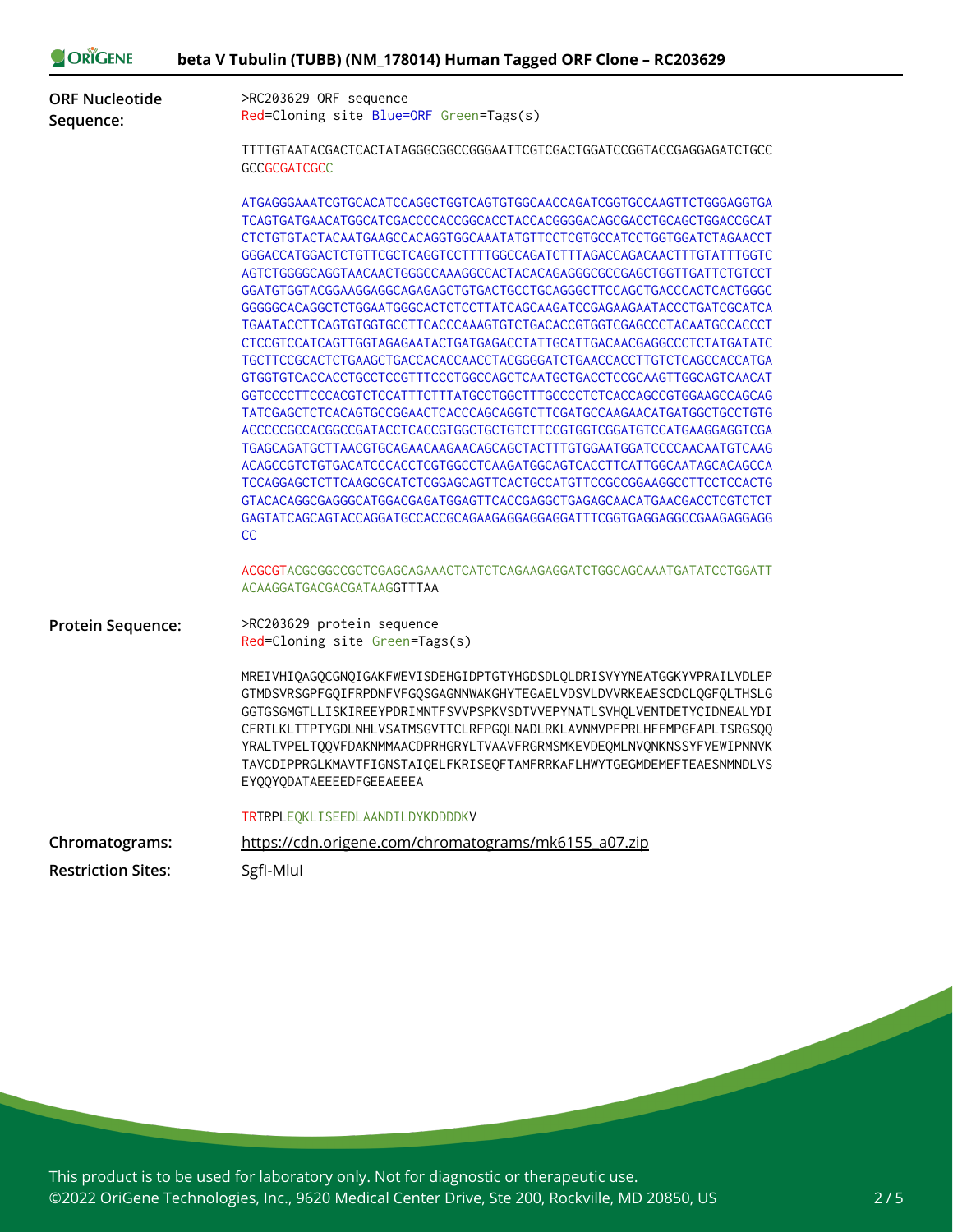

### **Cloning Scheme:**



\* The last codon before the Stop codon of the ORF

#### **Plasmid Map:**



| <b>ACCN:</b>           | NM_178014                                                                                                                                                                                                                                                                                                                                                                                                                                      |
|------------------------|------------------------------------------------------------------------------------------------------------------------------------------------------------------------------------------------------------------------------------------------------------------------------------------------------------------------------------------------------------------------------------------------------------------------------------------------|
| <b>ORF Size:</b>       | 1332 bp                                                                                                                                                                                                                                                                                                                                                                                                                                        |
| <b>OTI Disclaimer:</b> | The molecular sequence of this clone aligns with the gene accession number as a point of<br>reference only. However, individual transcript sequences of the same gene can differ through<br>naturally occurring variations (e.g. polymorphisms), each with its own valid existence. This<br>clone is substantially in agreement with the reference, but a complete review of all prevailing<br>variants is recommended prior to use. More info |
| <b>OTI Annotation:</b> | This clone was engineered to express the complete ORF with an expression tag. Expression<br>varies depending on the nature of the gene.                                                                                                                                                                                                                                                                                                        |
| Components:            | The ORF clone is ion-exchange column purified and shipped in a 2D barcoded Matrix tube<br>containing 10ug of transfection-ready, dried plasmid DNA (reconstitute with 100 ul of water).                                                                                                                                                                                                                                                        |

This product is to be used for laboratory only. Not for diagnostic or therapeutic use. ©2022 OriGene Technologies, Inc., 9620 Medical Center Drive, Ste 200, Rockville, MD 20850, US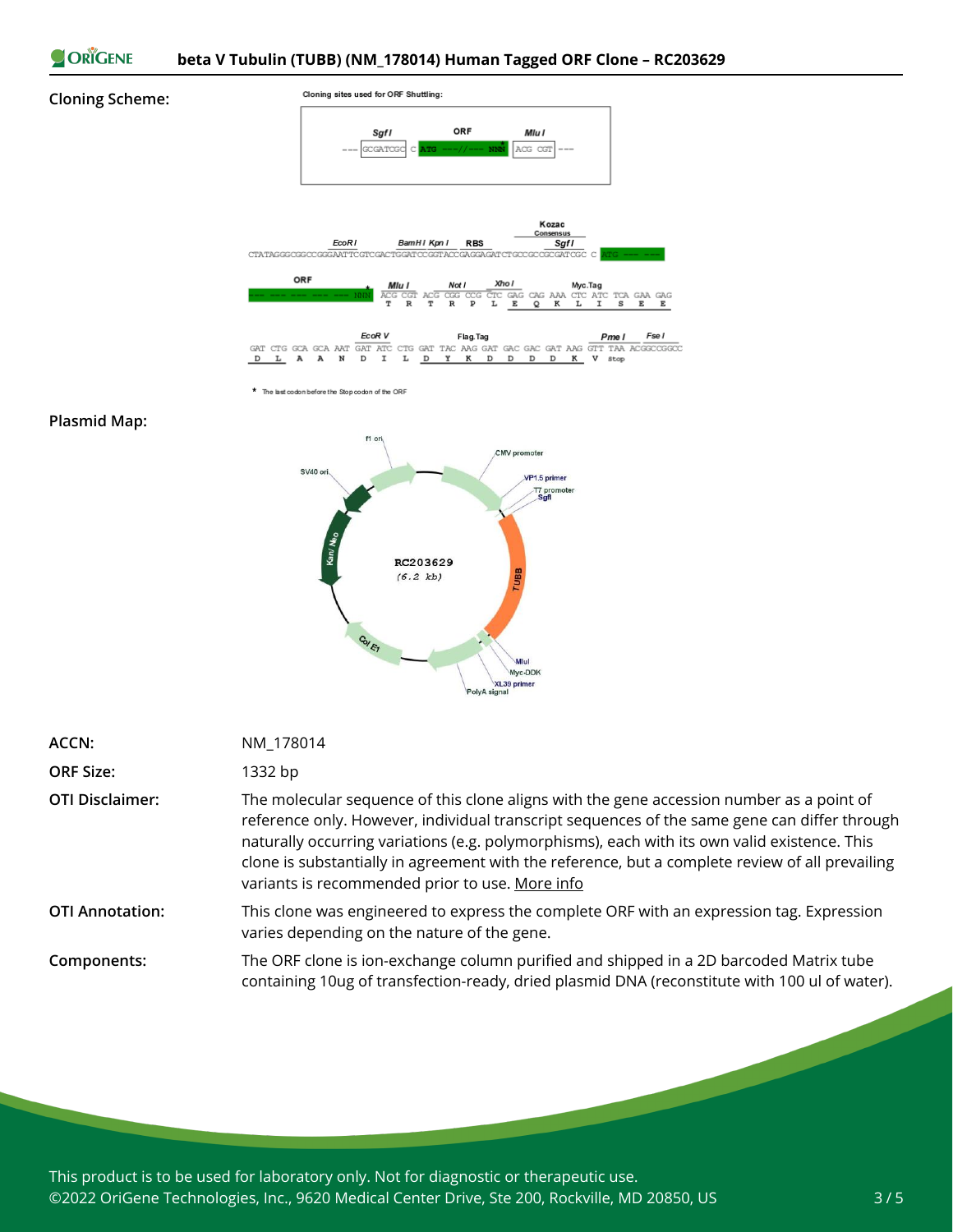#### ORIGENE **beta V Tubulin (TUBB) (NM\_178014) Human Tagged ORF Clone – RC203629**

| <b>Reconstitution Method:</b> | 1. Centrifuge at 5,000xg for 5min.<br>2. Carefully open the tube and add 100ul of sterile water to dissolve the DNA.<br>3. Close the tube and incubate for 10 minutes at room temperature.<br>4. Briefly vortex the tube and then do a quick spin (less than 5000xg) to concentrate the liquid<br>at the bottom.<br>5. Store the suspended plasmid at -20°C. The DNA is stable for at least one year from date of<br>shipping when stored at -20°C. |
|-------------------------------|-----------------------------------------------------------------------------------------------------------------------------------------------------------------------------------------------------------------------------------------------------------------------------------------------------------------------------------------------------------------------------------------------------------------------------------------------------|
| RefSeq:                       | NM 178014.4                                                                                                                                                                                                                                                                                                                                                                                                                                         |
| <b>RefSeq Size:</b>           | 2688 bp                                                                                                                                                                                                                                                                                                                                                                                                                                             |
| <b>RefSeq ORF:</b>            | 1335 bp                                                                                                                                                                                                                                                                                                                                                                                                                                             |
| Locus ID:                     | 203068                                                                                                                                                                                                                                                                                                                                                                                                                                              |
| UniProt ID:                   | P07437                                                                                                                                                                                                                                                                                                                                                                                                                                              |
| <b>Cytogenetics:</b>          | 6p21.33                                                                                                                                                                                                                                                                                                                                                                                                                                             |
| <b>Protein Families:</b>      | Druggable Genome                                                                                                                                                                                                                                                                                                                                                                                                                                    |
| <b>Protein Pathways:</b>      | Gap junction, Pathogenic Escherichia coli infection                                                                                                                                                                                                                                                                                                                                                                                                 |
| MW:                           | 49.7 kDa                                                                                                                                                                                                                                                                                                                                                                                                                                            |
| <b>Gene Summary:</b>          | This gene encodes a beta tubulin protein. This protein forms a dimer with alpha tubulin and<br>acts as a structural component of microtubules. Mutations in this gene cause cortical<br>dysplasia, complex, with other brain malformations 6. Alternative splicing results in multiple<br>splice variants. There are multiple pseudogenes for this gene on chromosomes 1, 6, 7, 8, 9,<br>and 13. [provided by RefSeq, Jun 2014]                     |

# **Product images:**



Western blot validation of overexpression lysate (Cat# [LY403597]) using anti-DDK antibody (Cat# [TA50011-100]). Left: Cell lysates from untransfected HEK293T cells; Right: Cell lysates from HEK293T cells transfected with RC203629 using transfection reagent MegaTran 2.0 (Cat# [TT210002]).

This product is to be used for laboratory only. Not for diagnostic or therapeutic use. ©2022 OriGene Technologies, Inc., 9620 Medical Center Drive, Ste 200, Rockville, MD 20850, US